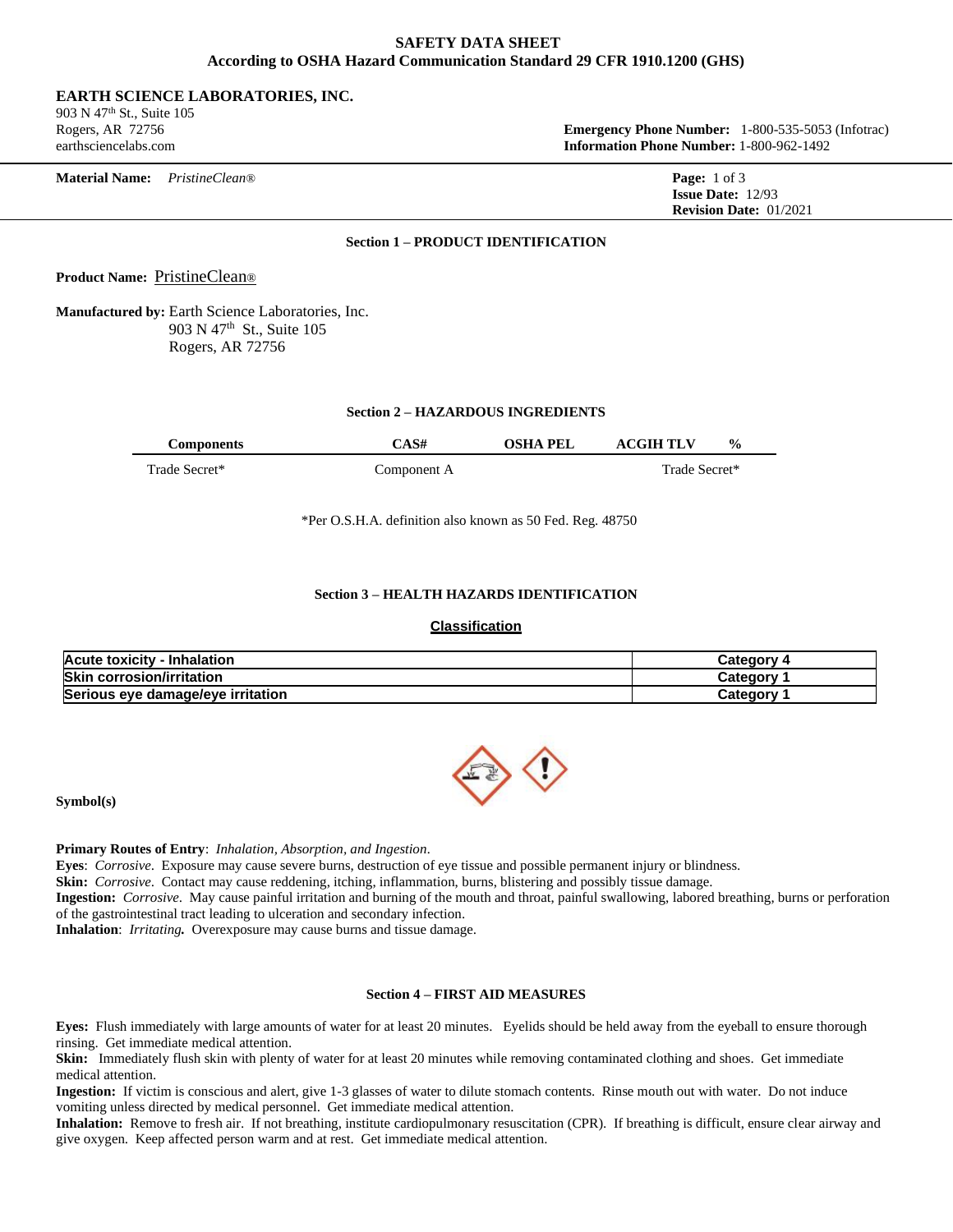#### **Section 5 – FIRE AND EXPLOSION HAZARDS**

| <b>Flash Point: N/E</b>                            | UFL: N/E                                                                                                                             | LFL: N/E |
|----------------------------------------------------|--------------------------------------------------------------------------------------------------------------------------------------|----------|
|                                                    | <b>General Fire Hazards:</b> Water applied directly could result in spattering of acid solution.                                     |          |
|                                                    | Hazardous Combustion Products: May react with high carbon metals to produce hydrogen gas, which can form an explosive mixture.       |          |
|                                                    | <b>Fire Fighting Equipment/Instructions:</b> Firefighters must wear MSHA/NIOSH approved positive pressure breathing apparatus (SCBA) |          |
| with full face mask and full protective equipment. |                                                                                                                                      |          |
|                                                    |                                                                                                                                      |          |
|                                                    |                                                                                                                                      |          |

| <b>NFPA Ratings:</b>     | Fire: 0 | <b>Health:</b> 2  | <b>Reactivity:</b> | Other: X                      |
|--------------------------|---------|-------------------|--------------------|-------------------------------|
| <b>HMIS III Ratings:</b> | Fire: 0 | Health: $\hat{ }$ | <b>Reactivity:</b> | <b>Personal Protection:</b> X |

#### **Section 6 – ACCIDENTAL RELEASE MEASURES**

**Containment Procedures:** Flush with water into retaining area or container. Caution should be exercised regarding personal safety and exposure to released product.

**Clean-Up Procedures:** Neutralize solution with bicarbonate of soda. Neutralize with 20 parts water to 1 part PristineClean® to bring PH to >4.0. **Evacuation Procedures:** Keep unnecessary people away; isolate hazard area and deny entry. Stay upwind. **Special Instructions:** Notify local authorities and the National Response Center, if required.

### **Section 7 – HANDLING AND STORAGE**

**Procedures for Handling:** Avoid contact with strong oxidizers. Do not use with materials or equipment sensitive to corrosive solutions. **Recommended Storage Methods:** Avoid storage in excessive heat; expansion of container may occur creating spillage. Do not store in galvanized or nylon equipment.

#### **Section 8 – PERSONAL PROTECTION**

**Respiratory Protection:** Ventilation and other forms of engineering controls are the preferred means for controlling exposures. A NIOSH/ MSHA approved air-purifying respirator with an appropriate acid gas cartridge or canister may be appropriate under certain circumstances where airborne concentrations are expected to exceed exposure limits.

**Protective Gloves:** Use appropriate chemical gloves that are in usable order.

**Other Protective Clothing or Equipment:** Eye and face protection is necessary, long sleeved shirts, long pants, socks and shoes. **Work/Hygienic Practices:** Use good personal hygiene. Body shower for prolonged skin contact.

## **Section 9 – PHYSICAL & CHEMICAL PROPERTIES**

**Appearance:** Clear liquid **Odor:** Odorless **Physical State:** Liquid **Vapor Density (Air=1):** 1.0 **pH:** <1 **Evaporation Rate:** N/A **Melting Point:** N/A

**Vapor Pressure:** 0.1mm 68° F **Solubility in Water:** Complete **Boiling Point:** 224.4º F **Specific Gravity (H20=1):** 1.357

#### **Section 10 – REACTIVITY INFORMATION**

**Chemical Stability:** Stable. **Conditions to Avoid:** Avoid mixing with strong bases and strong reducing agents. **Incompatibility:** Incompatible with strong bases and strong reducing agents. **Hazardous Decomposition Products:** Sulfur dioxide and sulfur trioxide may be produced with decomposition. **Hazardous Polymerization:** Will not occur.